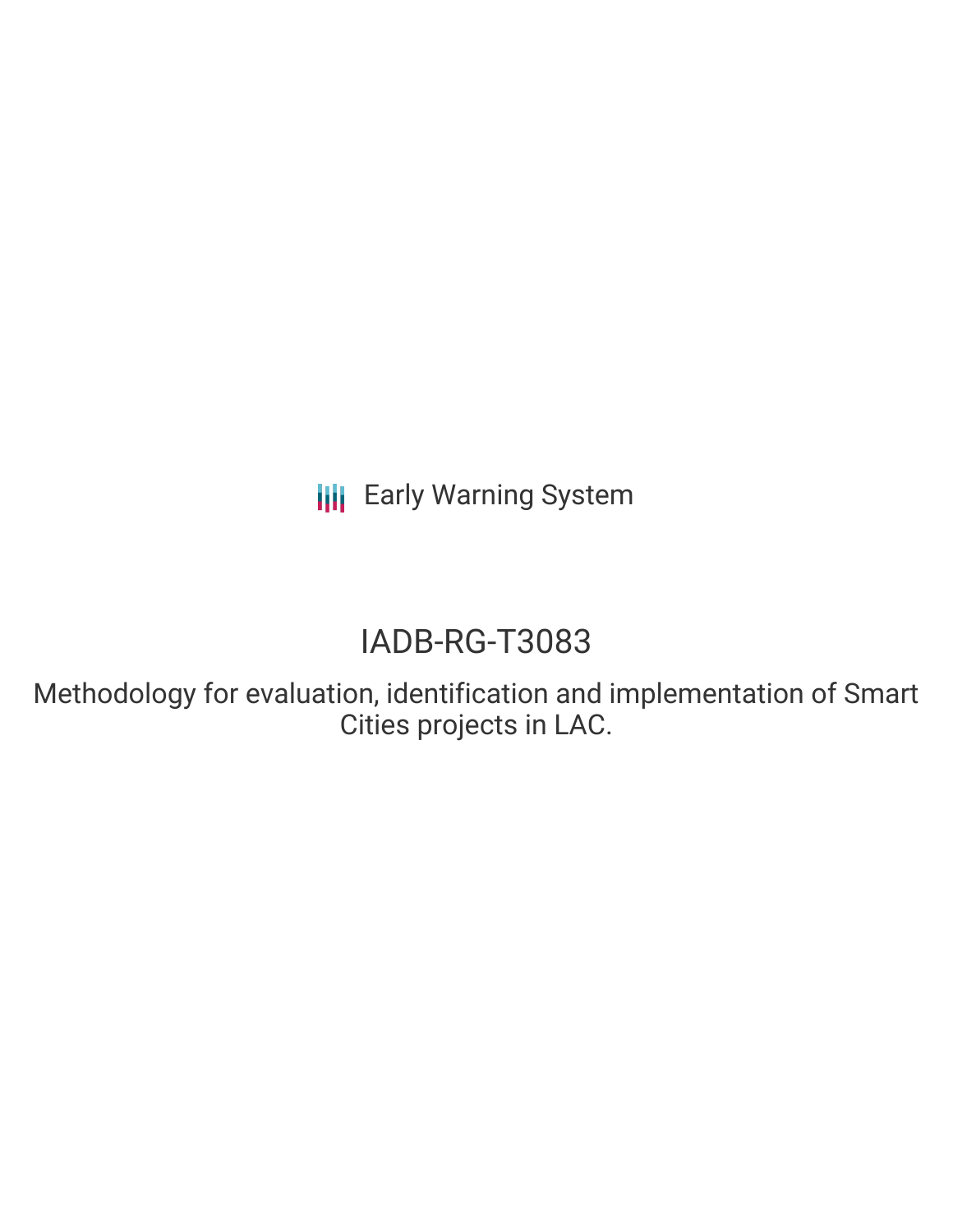

## **Quick Facts**

| <b>Financial Institutions</b>  | Inter-American Development Bank (IADB) |
|--------------------------------|----------------------------------------|
| <b>Status</b>                  | Proposed                               |
| <b>Bank Risk Rating</b>        | U                                      |
| <b>Borrower</b>                | Regional                               |
| <b>Sectors</b>                 | Infrastructure, Technical Cooperation  |
| <b>Investment Type(s)</b>      | Grant                                  |
| <b>Investment Amount (USD)</b> | $$0.65$ million                        |
| <b>Grant Amount (USD)</b>      | $$0.65$ million                        |
| <b>Project Cost (USD)</b>      | $$0.65$ million                        |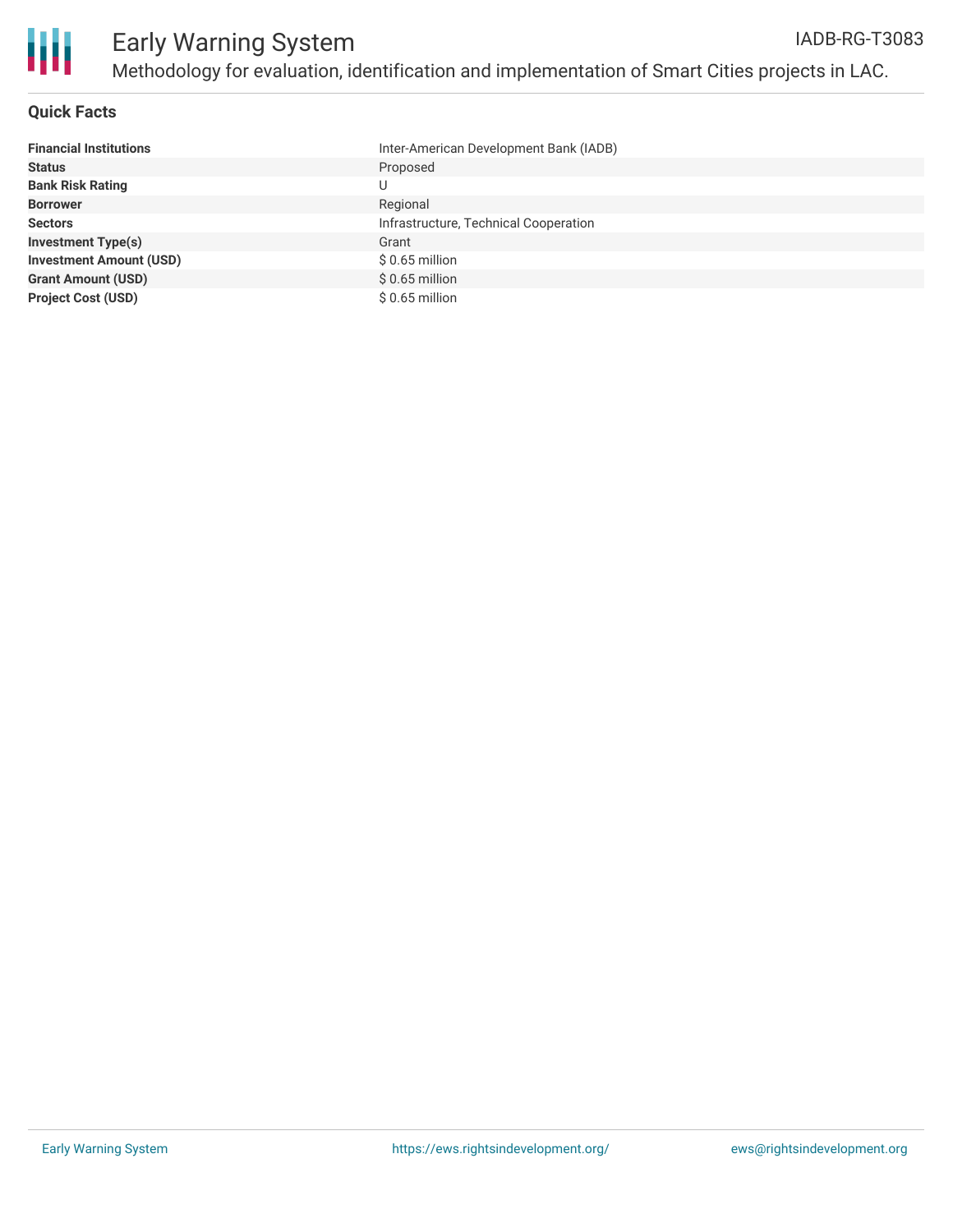

# **Project Description**

Design, apply a methodology based on indicators for diagnosis, evaluation of cities status in the region, regarding Smart Cities that allows: (i) to know the progress status of cities in the region through quantitative and qualitative values; (ii) to identify in greater depth the main challenges and opportunities; and (iii) to develop implementation plans of Smart Cities components in the region through lending operations.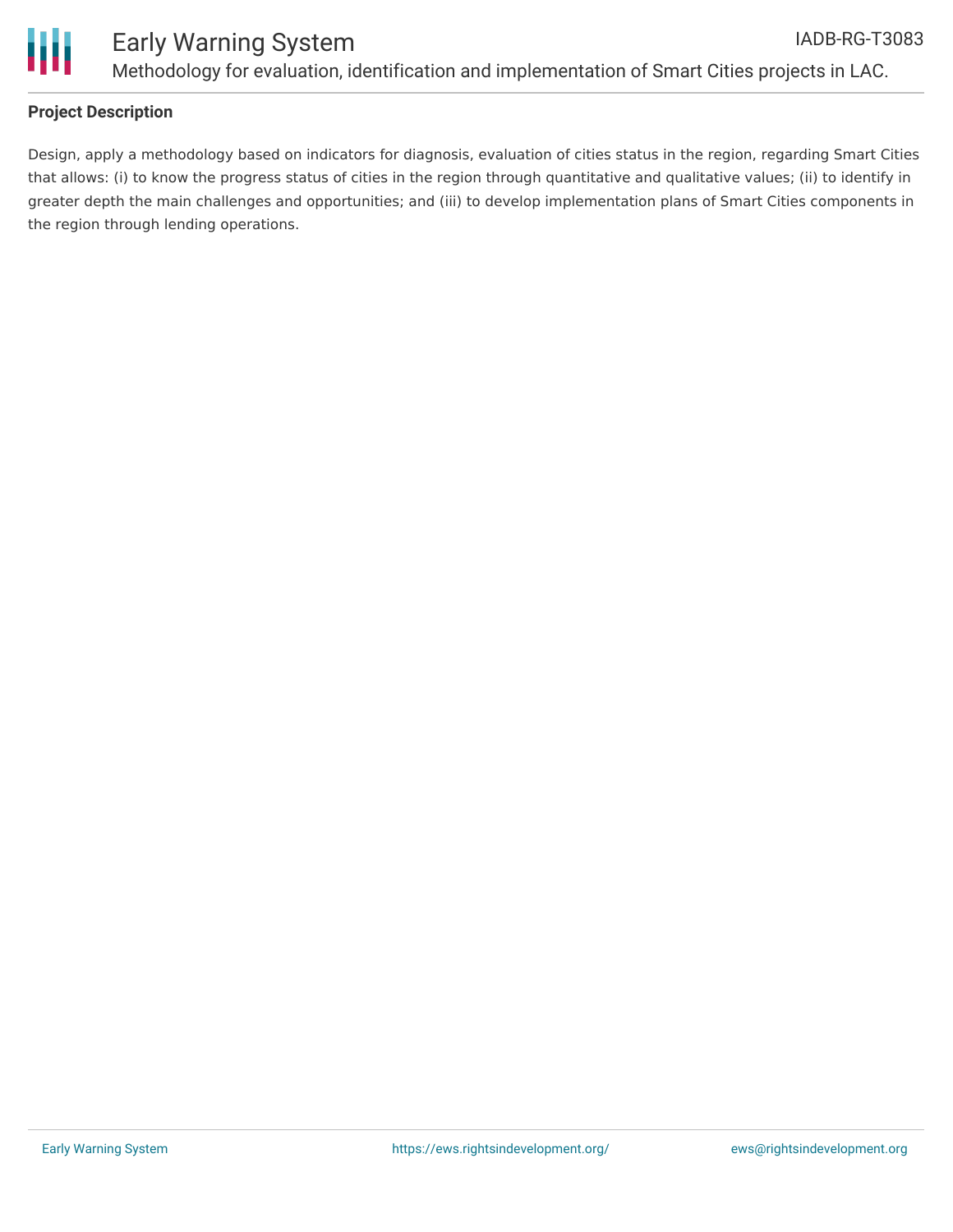

#### Early Warning System Methodology for evaluation, identification and implementation of Smart Cities projects in LAC. IADB-RG-T3083

#### **Investment Description**

• Inter-American Development Bank (IADB)